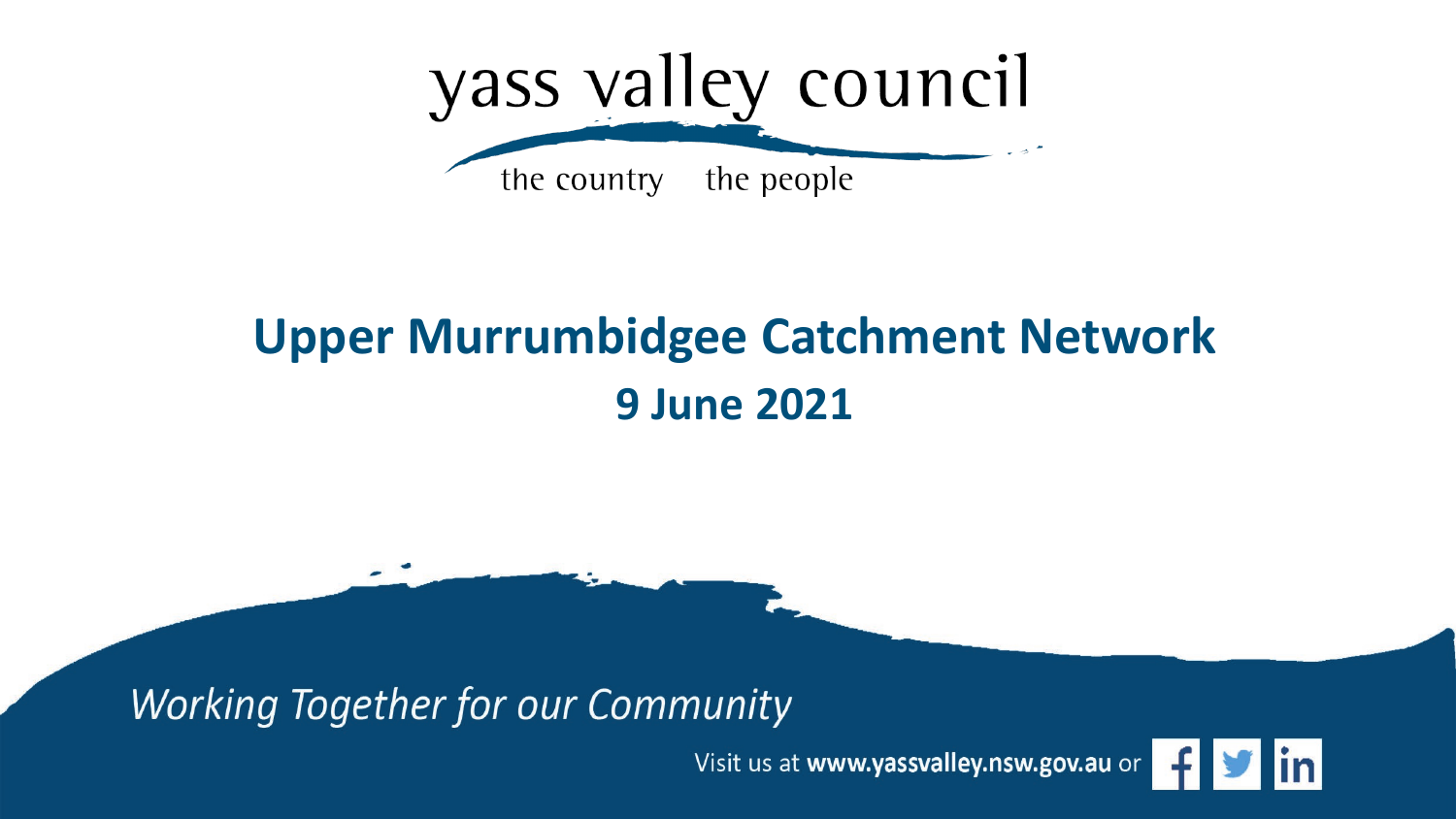# Background

- Fill transported into NSW from ACT development sites
- Uses internal access roads, filling of erosion gullies, landform modifications, building pads
- Locations ACT border

**Working Together for our Community** 

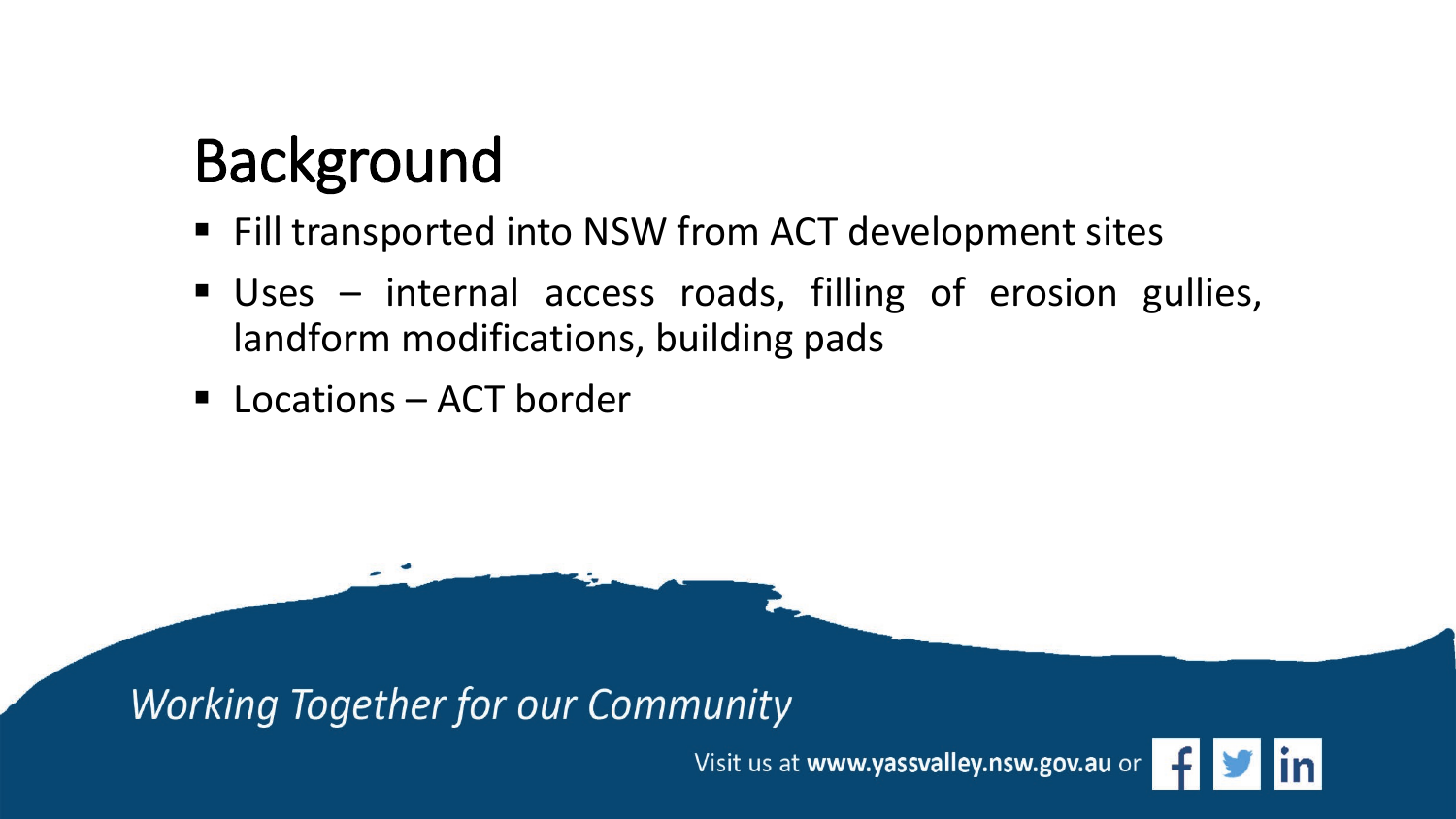### Background cont.

- Truck movements
- Road damage
- Driver behaviour
- Content of fill
- Sediment/dust control
- **Water quality**
- **Potential contamination**
- Amenity noise, visual impacts
- **EXECOMPLE COMPLEM** CONSENT

### **Working Together for our Community**

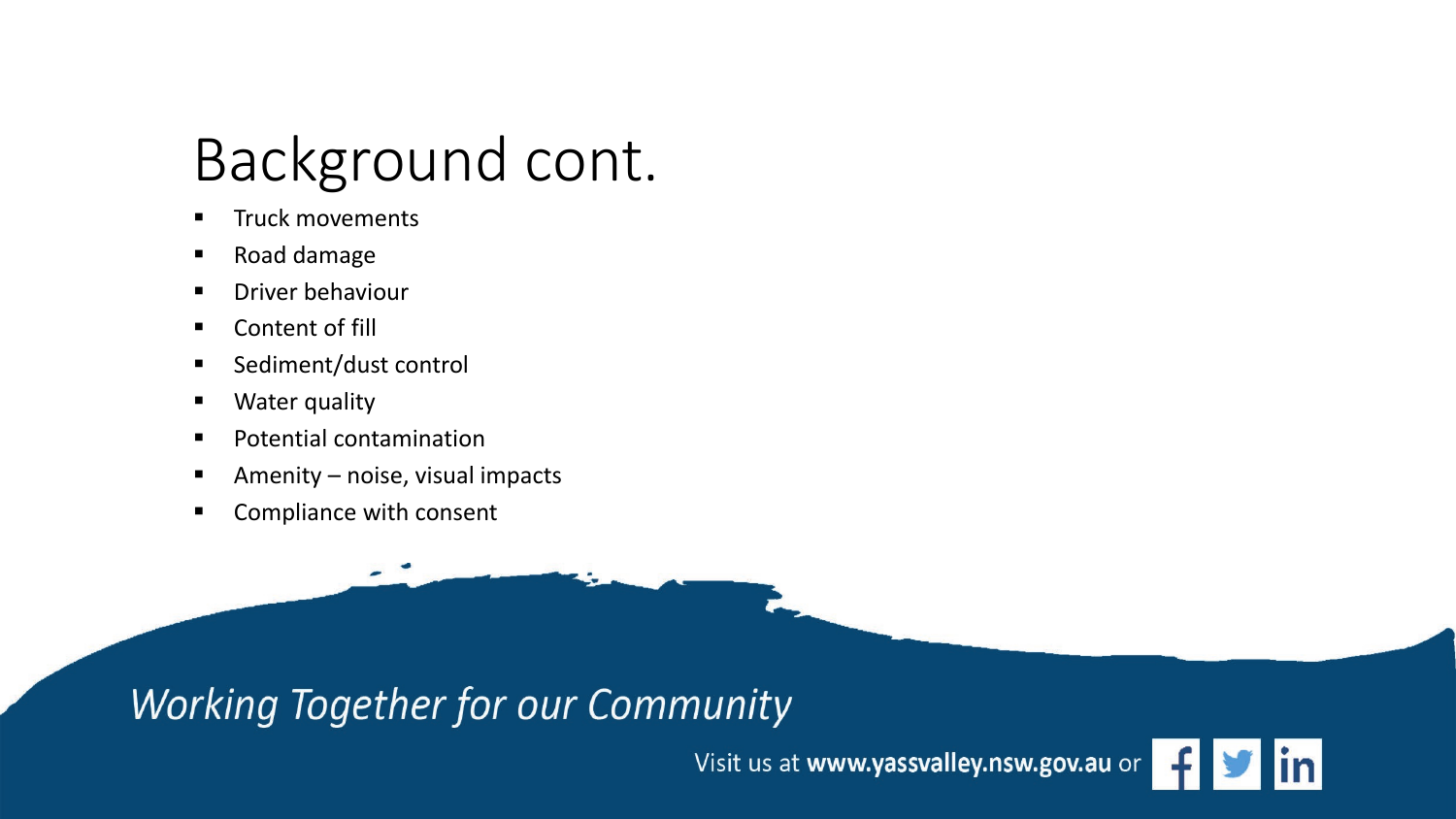### Permissibility

- Code SEPP VENM,  $100m^3$  in a rural zone
- Cl 6.1 Earthworks YLEP 2013 Earthworks defined as excavation or filling. Filling/waste disposal facility is further defined
- Environmental protection works defined in LEP, generally permissible without development consent

**Working Together for our Community** 

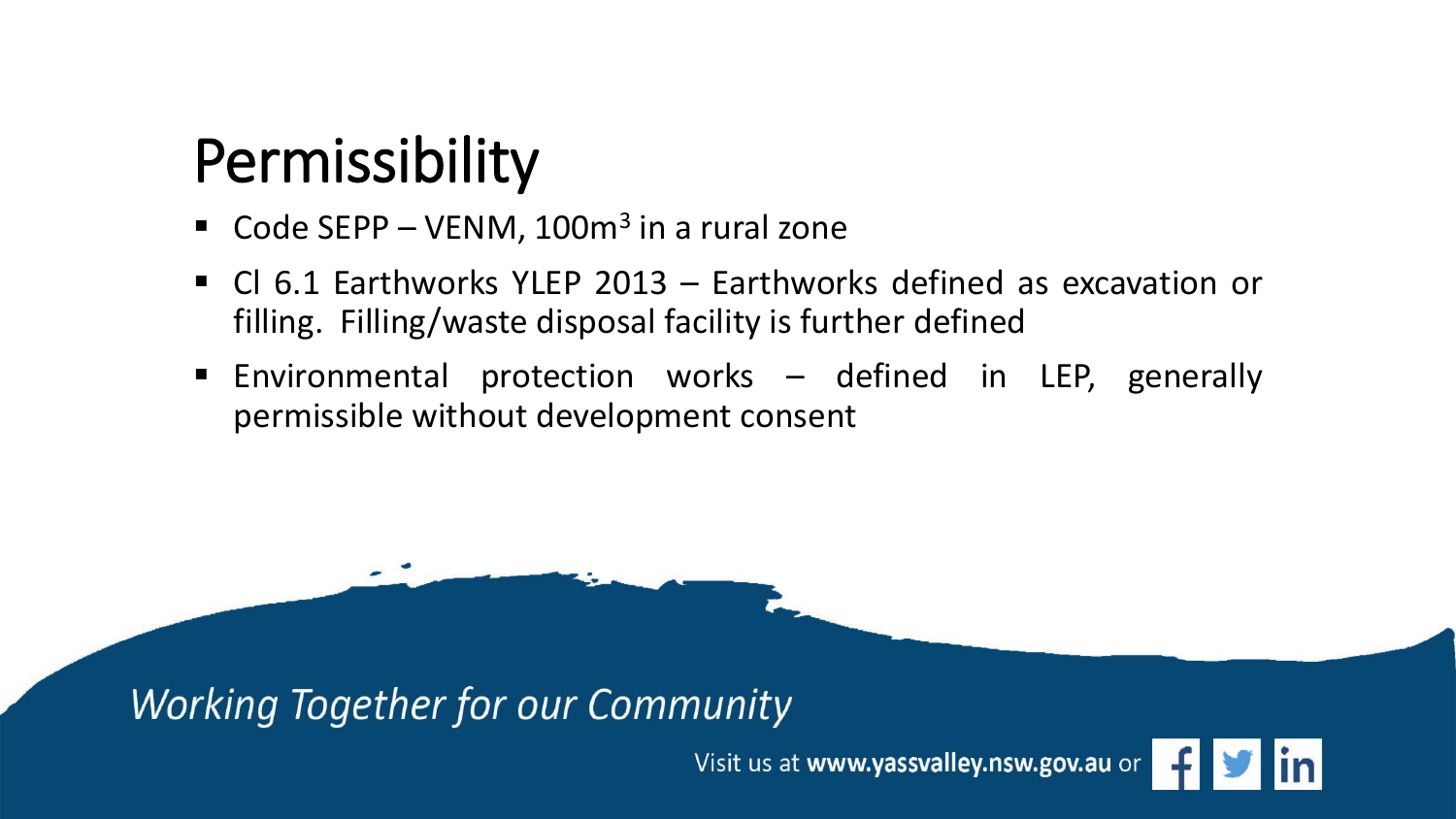### Permissibility – common scenarios

#### **Defining an activity / permissibility**

- Use of soil for environmental protections works does it need consent?
- Building/maintenance internal access road on rural zoned land ancillary to agriculture? Does it need consent?
- Landscaping what is landscaping / when does it become something more?
- Top dressing of paddocks ancillary to agriculture / disposal of a waste material

**Working Together for our Community** 

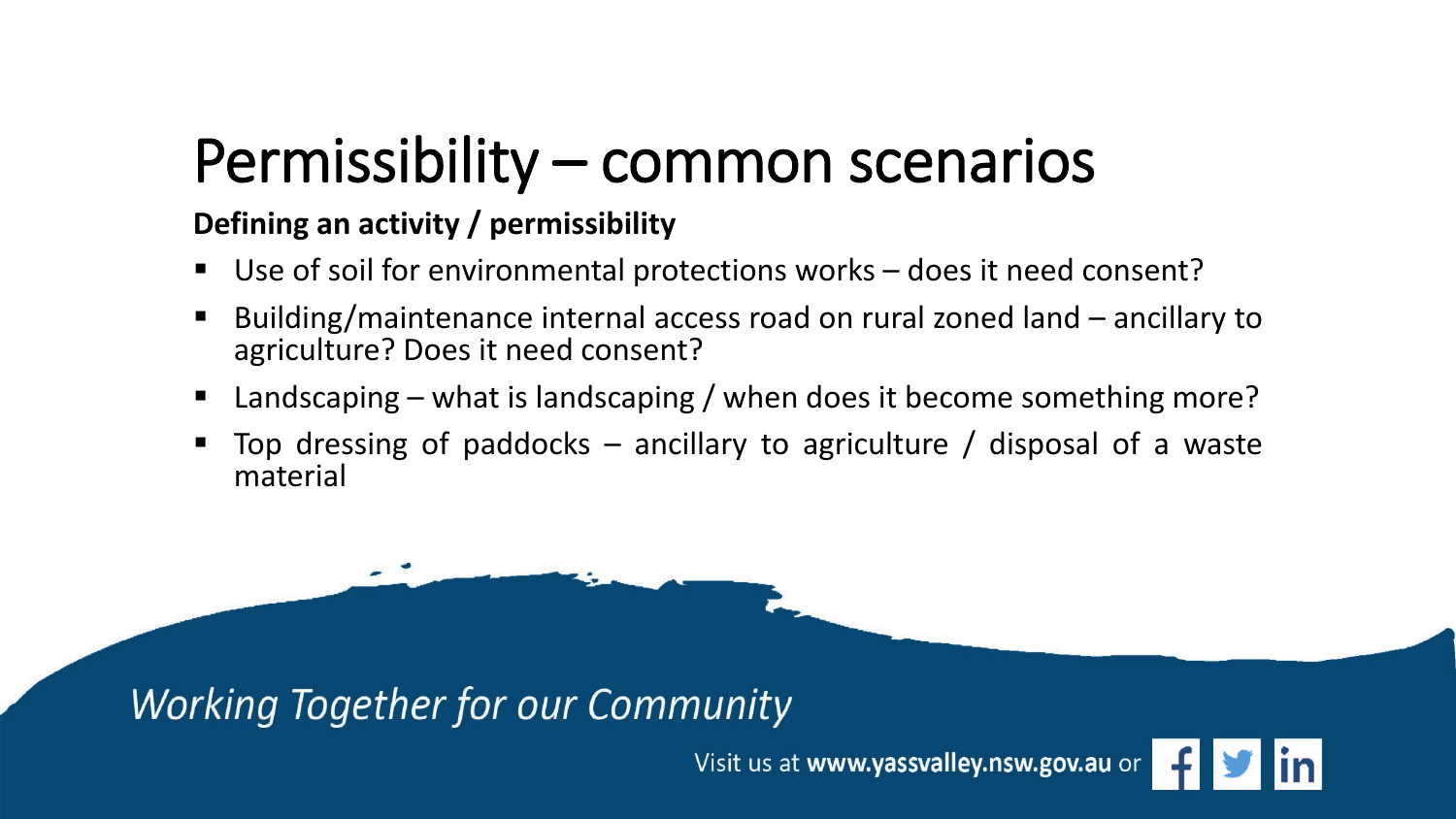# Permissibility

- **Legal advice**
- **Draft Policy**

**Working Together for our Community** 

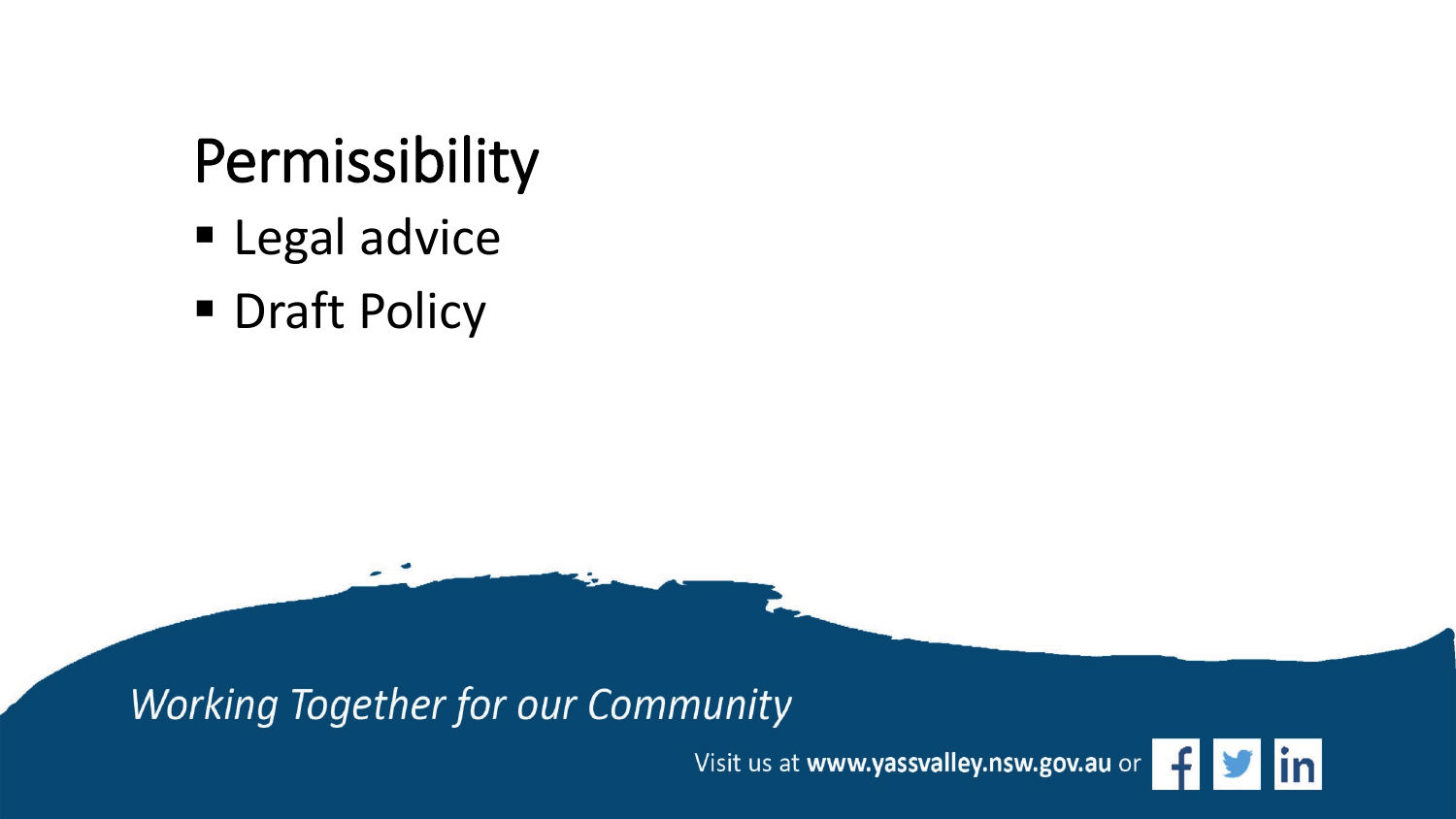# Heavy Haulage Contributions Plan

- Draft prepared/exhibited
- Engaged a different consultant
- Expect draft at June meeting awaiting final revisions
- Higher haulage rates

**Working Together for our Community** 

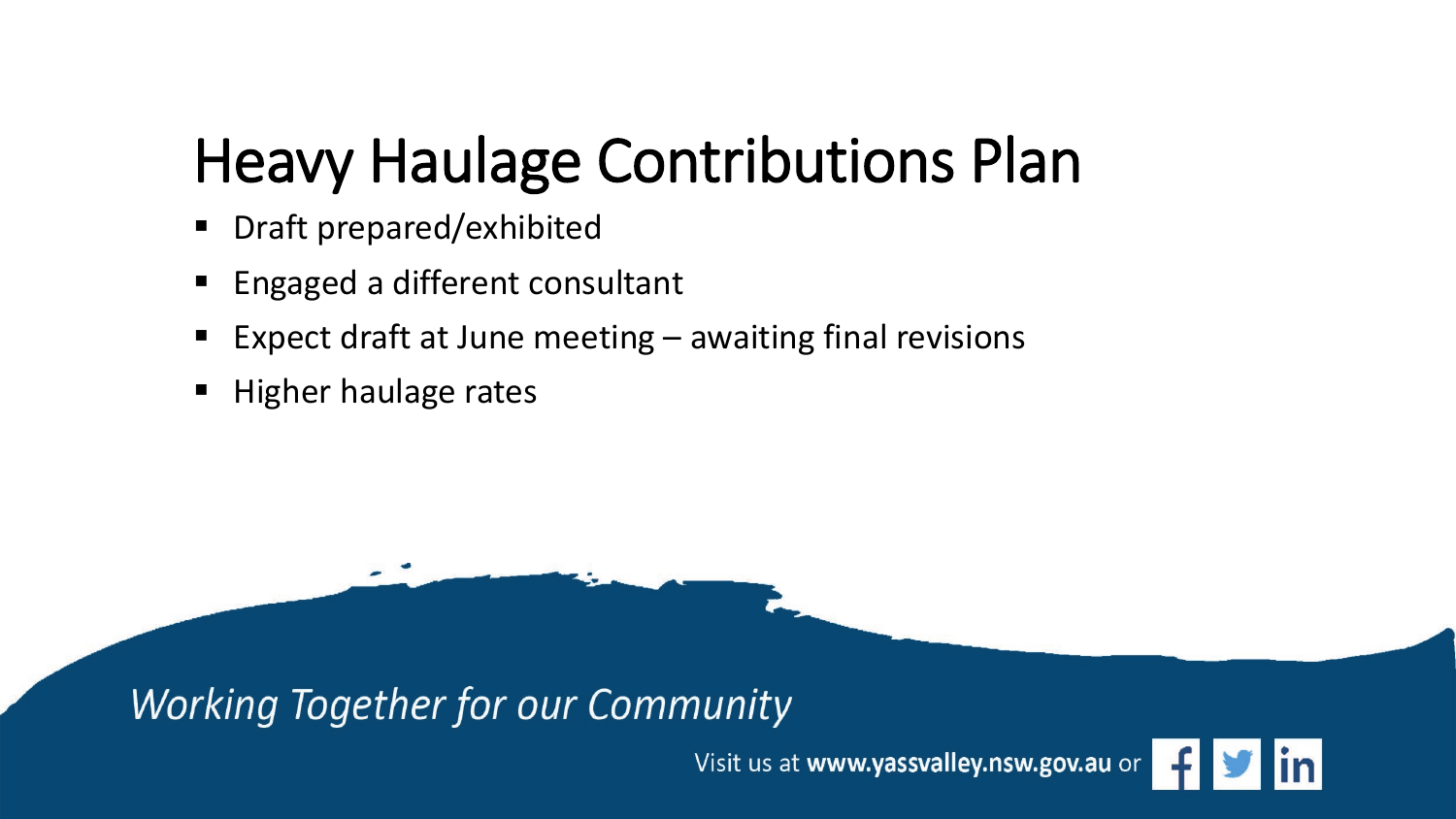### **Compliance**

- Limited resources specialised area of work
- 21/22 Operational Plan staff, compliance levy, actions
- Inspections, notices
- Police, Weights and Measures, Cross Border Group, NSW EPA, ACT EPA

**Working Together for our Community**